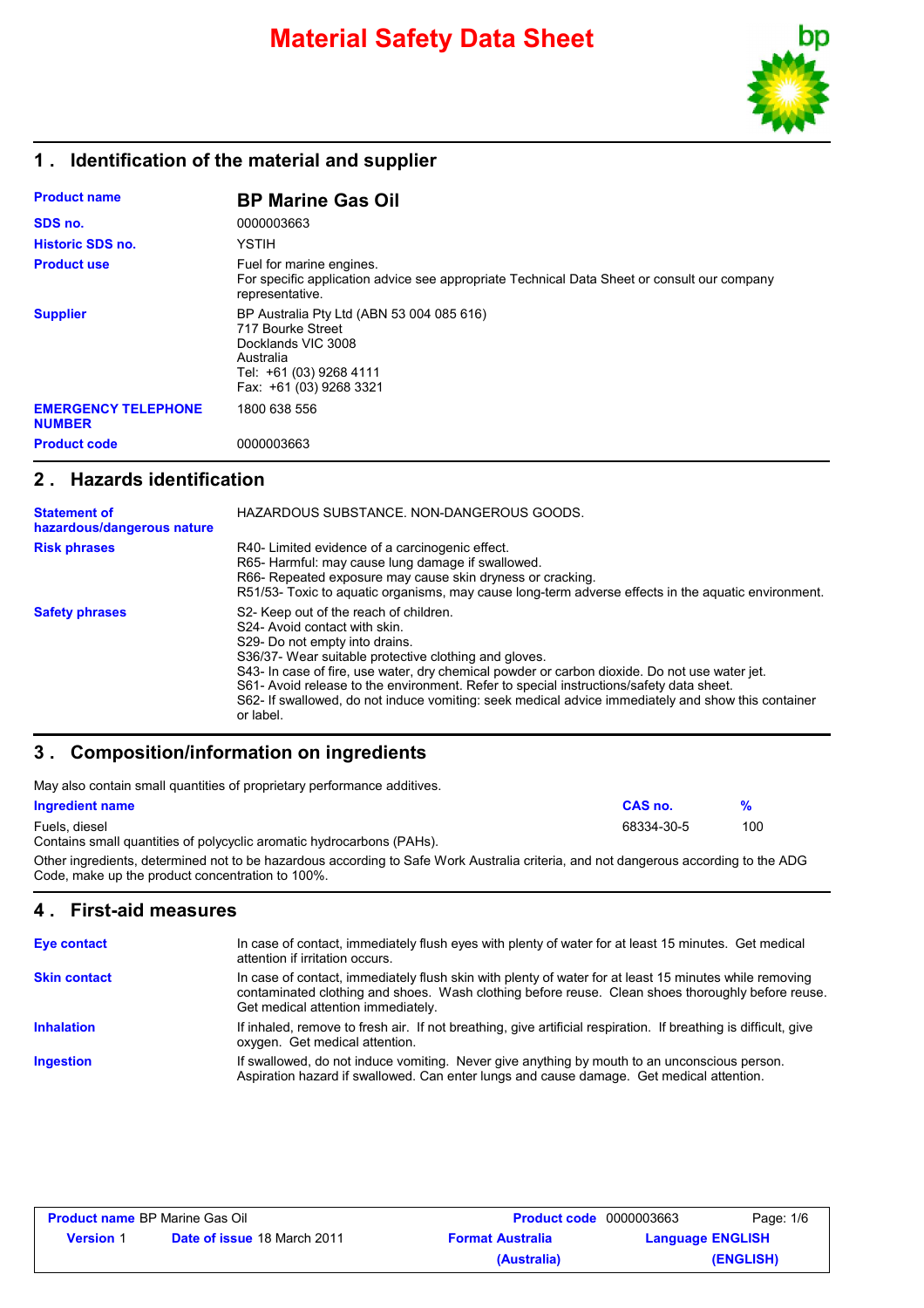Advice to doctor **Treatment should in general be symptomatic and directed to relieving any effects.** Product can be aspirated on swallowing or following regurgitation of stomach contents, and can cause severe and potentially fatal chemical pneumonitis, which will require urgent treatment. Because of the risk of aspiration, induction of vomiting and gastric lavage should be avoided. Gastric lavage should be undertaken only after endotracheal intubation. Monitor for cardiac dysrhythmias.

#### Note: High Pressure Applications

Injections through the skin resulting from contact with the product at high pressure constitute a major medical emergency. Injuries may not appear serious at first but within a few hours tissue becomes swollen, discoloured and extremely painful with extensive subcutaneous necrosis. Surgical exploration should be undertaken without delay. Thorough and extensive debridement of the wound and underlying tissue is necessary to minimise tissue loss and prevent or limit permanent damage. Note that high pressure may force the product considerable distances along tissue planes.

# **5 . Fire-fighting measures**

| <b>Extinguishing media</b>                 |                                                                                                                                                                                                                                                                               |
|--------------------------------------------|-------------------------------------------------------------------------------------------------------------------------------------------------------------------------------------------------------------------------------------------------------------------------------|
| <b>Suitable</b>                            | Use foam or all-purpose dry chemical to extinguish. This material is toxic to aquatic organisms. Fire<br>water contaminated with this material must be contained and prevented from being discharged to any<br>waterway, sewer or drain.                                      |
| <b>Not suitable</b>                        | Do not use water jet.                                                                                                                                                                                                                                                         |
| <b>Hazardous decomposition</b><br>products | Decomposition products may include the following materials:<br>carbon dioxide<br>carbon monoxide<br>other hazardous substances.                                                                                                                                               |
| <b>Unusual fire/explosion</b><br>hazards   | Combustible liquid and vapour. Vapour may cause flash fire. Vapours may accumulate in low or<br>confined areas or travel a considerable distance to a source of ignition and flash back. Runoff to sewer<br>may create fire or explosion hazard.                              |
| <b>Special fire-fighting</b><br>procedures | Do not fight fire when it reaches the material. Withdraw from fire and let it burn. Promptly isolate the<br>scene by removing all persons from the vicinity of the incident if there is a fire. First move people out of<br>line-of-sight of the scene and away from windows. |
| <b>Protection of fire-fighters</b>         | Fire-fighters should wear positive pressure self-contained breathing apparatus (SCBA) and full turnout<br>gear.                                                                                                                                                               |

#### **6 . Accidental release measures**

| <b>Personal precautions</b>      | No action shall be taken involving any personal risk or without suitable training. Evacuate surrounding<br>areas. Keep unnecessary and unprotected personnel from entering. Do not touch or walk through<br>spilt material. Shut off all ignition sources. No flares, smoking or flames in hazard area. Avoid<br>breathing vapour or mist. Provide adequate ventilation. Wear appropriate respirator when ventilation<br>is inadequate. Put on appropriate personal protective equipment (see Section 8).                                                                                                                                                                                                                                                                                          |
|----------------------------------|----------------------------------------------------------------------------------------------------------------------------------------------------------------------------------------------------------------------------------------------------------------------------------------------------------------------------------------------------------------------------------------------------------------------------------------------------------------------------------------------------------------------------------------------------------------------------------------------------------------------------------------------------------------------------------------------------------------------------------------------------------------------------------------------------|
| <b>Environmental precautions</b> | Avoid dispersal of spilt material and runoff and contact with soil, waterways, drains and sewers. Inform<br>the relevant authorities if the product has caused environmental pollution (sewers, waterways, soil or<br>air). Water polluting material. May be harmful to the environment if released in large quantities.                                                                                                                                                                                                                                                                                                                                                                                                                                                                           |
| <b>Large spill</b>               | Stop leak if without risk. Eliminate all ignition sources. Move containers from spill area. Approach the<br>release from upwind. Prevent entry into sewers, water courses, basements or confined areas. Wash<br>spillages into an effluent treatment plant or proceed as follows. Contain and collect spillage with non-<br>combustible, absorbent material e.g. sand, earth, vermiculite or diatomaceous earth and place in<br>container for disposal according to local regulations (see section 13). Use spark-proof tools and<br>explosion-proof equipment. Dispose of via a licensed waste disposal contractor. Contaminated<br>absorbent material may pose the same hazard as the spilt product. Note: see section 1 for emergency<br>contact information and section 13 for waste disposal. |
| <b>Small spill</b>               | Stop leak if without risk. Eliminate all ignition sources. Move containers from spill area. Absorb with<br>an inert material and place in an appropriate waste disposal container. Use spark-proof tools and<br>explosion-proof equipment. Dispose of via a licensed waste disposal contractor.                                                                                                                                                                                                                                                                                                                                                                                                                                                                                                    |

### **Handling and storage 7 .**

| <b>Handling</b> | Aspiration hazard if swallowed. Can enter lungs and cause damage. Do not ingest. If ingested, do not<br>induce vomiting. Never siphon by mouth. Avoid breathing vapours, spray or mists. Use only with<br>adequate ventilation. Keep away from heat, sparks and flame. To avoid fire or explosion, dissipate<br>static electricity during transfer by earthing and bonding containers and equipment before transferring<br>material. Use explosion-proof electrical (ventilating, lighting and material handling) equipment. Avoid<br>contact of spilt material and runoff with soil and surface waterways. Wash thoroughly after handling.<br>When using do not eat, drink or smoke.                                                  |
|-----------------|----------------------------------------------------------------------------------------------------------------------------------------------------------------------------------------------------------------------------------------------------------------------------------------------------------------------------------------------------------------------------------------------------------------------------------------------------------------------------------------------------------------------------------------------------------------------------------------------------------------------------------------------------------------------------------------------------------------------------------------|
| <b>Storage</b>  | Keep container tightly closed. Keep container in a cool, well-ventilated area. Store and use only in<br>equipment/containers designed for use with this product.<br>Empty packages may contain some remaining product. Hazard warning labels are a quide to the safe<br>handling of empty packaging and should not be removed.<br>Do not enter storage tanks without breathing apparatus unless the tank has been well ventilated and<br>the tank atmosphere has been shown to contain hydrocarbon vapour concentrations of less than<br>1% of the lower flammability limit and an oxygen concentration of at least 20% volume.<br>Always have sufficient people standing by outside the tank with appropriate breathing apparatus and |

| <b>Product name BP Marine Gas Oil</b> |                                    | <b>Product code</b> 0000003663 | Page: 2/6               |
|---------------------------------------|------------------------------------|--------------------------------|-------------------------|
| <b>Version</b> 1                      | <b>Date of issue 18 March 2011</b> | <b>Format Australia</b>        | <b>Language ENGLISH</b> |
|                                       |                                    | (Australia)                    | (ENGLISH)               |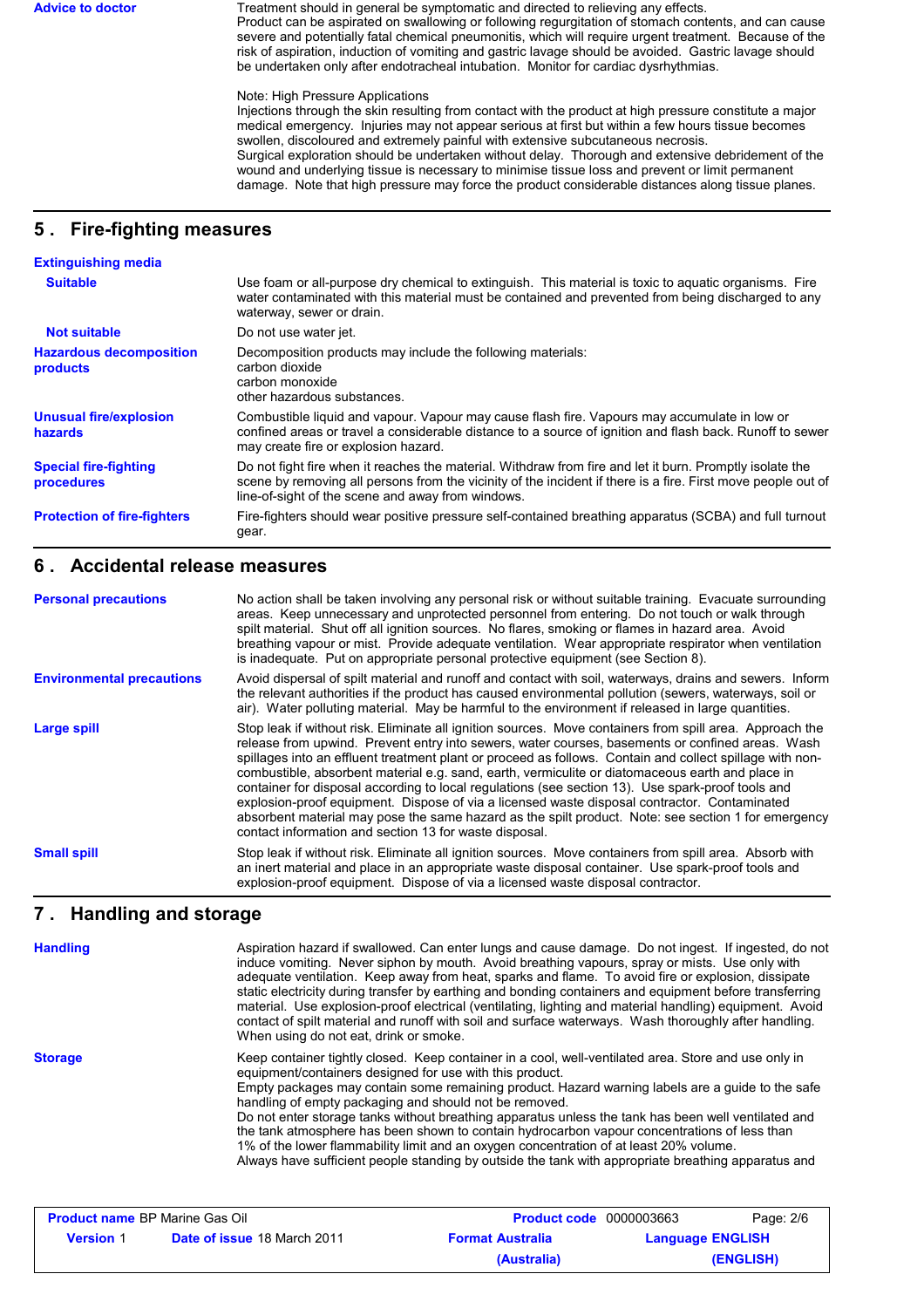equipment to effect a quick rescue. This product must be handled in compliance with Australian Standard: The storage and handling of flammable and combustible liquids [Standard 1940-2004 as amended and adapted]. Light hydrocarbon vapours can build up in the headspace of tanks. These can cause flammability/explosion hazards even at temperatures below the normal flash point (note: flash point must not be regarded as a reliable indicator of the potential flammability of vapour in tank headspaces). Tank headspaces should always be regarded as potentially flammable and care should be taken to avoid static electrical discharge and all ignition sources during filling, ullaging and sampling from storage tanks. Will present a flammability hazard if heated above flash point but bulk liquids at normal storage temperatures will present virtually no fire hazard. If fuel contacts hot surfaces, or leaks from high pressure fuel pipes, the vapour and/or mists generated will create a flammability or explosion hazard. Product contaminated rags, paper or material used to absorb spillages, represent a fire hazard, and should not be allowed to accumulate. Dispose of safely immediately after use. Empty containers represent a fire hazard as they may contain flammable product residues and vapour. Never weld, solder or braze empty containers. To avoid fire, eliminate ignition sources. **Additional information-Storage Combustibility Classification** Combustible liquid Class C1 (AS 1940).

### **8 . Exposure controls/personal protection**

| <b>Ingredient name</b>                          | <b>Occupational exposure limits</b>                                                                                                                                                                                                                                                                                                                                                                                                                                                                                                                                                                                                                    |
|-------------------------------------------------|--------------------------------------------------------------------------------------------------------------------------------------------------------------------------------------------------------------------------------------------------------------------------------------------------------------------------------------------------------------------------------------------------------------------------------------------------------------------------------------------------------------------------------------------------------------------------------------------------------------------------------------------------------|
| Fuels, diesel                                   | ACGIH TLV (United States). Absorbed through skin.<br>TWA: 100 mg/m <sup>3</sup> , (measured as total hydrocarbons) 8 hour(s). Issued/Revised:<br>1/2007 Form: Total hydrocarbons                                                                                                                                                                                                                                                                                                                                                                                                                                                                       |
|                                                 | For information and guidance, the ACGIH values are included. For further information on these please consult your supplier.                                                                                                                                                                                                                                                                                                                                                                                                                                                                                                                            |
| <b>Biological Limit Values</b>                  | No biological limit allocated.                                                                                                                                                                                                                                                                                                                                                                                                                                                                                                                                                                                                                         |
| <b>Exposure controls</b>                        |                                                                                                                                                                                                                                                                                                                                                                                                                                                                                                                                                                                                                                                        |
| <b>Occupational exposure</b><br><b>controls</b> | Provide exhaust ventilation or other engineering controls to keep the airborne concentrations of<br>vapours below their respective occupational exposure limits. In accordance with good industrial<br>hygiene and safety work practices, airborne exposures should be controlled to the lowest extent<br>practicable.                                                                                                                                                                                                                                                                                                                                 |
| <b>Hygiene measures</b>                         | Wash hands, forearms and face thoroughly after handling chemical products, before eating, smoking<br>and using the lavatory and at the end of the working period.                                                                                                                                                                                                                                                                                                                                                                                                                                                                                      |
| <b>Personal protective equipment</b>            |                                                                                                                                                                                                                                                                                                                                                                                                                                                                                                                                                                                                                                                        |
| <b>Respiratory protection</b>                   | Use only with adequate ventilation. Avoid breathing of vapours, mists or spray. Select and use<br>respirators in accordance with AS/NZS 1715/1716. When mists or vapours exceed the exposure<br>standards then the use of the following is recommended: Approved respirator with organic vapour and<br>dust/mist filters. Filter capacity and respirator type depends on exposure level.                                                                                                                                                                                                                                                               |
| <b>Skin and body</b>                            | Avoid contact with skin and clothing. Wear clothing and footwear that cannot be penetrated by<br>chemicals or oil.                                                                                                                                                                                                                                                                                                                                                                                                                                                                                                                                     |
| <b>Hand protection</b>                          | Wear protective gloves if prolonged or repeated contact is likely. Recommended: Nitrile gloves.                                                                                                                                                                                                                                                                                                                                                                                                                                                                                                                                                        |
|                                                 | The correct choice of protective gloves depends upon the chemicals being handled, the conditions of<br>work and use, and the condition of the gloves (even the best chemically resistant glove will break<br>down after repeated chemical exposures). Most gloves provide only a short time of protection before<br>they must be discarded and replaced. Because specific work environments and material handling<br>practices vary, safety procedures should be developed for each intended application. Gloves should<br>therefore be chosen in consultation with the supplier/manufacturer and with a full assessment of the<br>working conditions. |
| <b>Eye protection</b>                           | Chemical splash goggles.                                                                                                                                                                                                                                                                                                                                                                                                                                                                                                                                                                                                                               |

# **9 . Physical and chemical properties**

| <b>Physical state</b>            | Liquid. [Oily liquid.]                                                                                                                                                                                                                           |
|----------------------------------|--------------------------------------------------------------------------------------------------------------------------------------------------------------------------------------------------------------------------------------------------|
| <b>Colour</b>                    | Colourless, to Brown.                                                                                                                                                                                                                            |
| <b>Odour</b>                     | Mild                                                                                                                                                                                                                                             |
| <b>Flash point</b>               | >61.5 °C (Closed cup) Pensky-Martens.                                                                                                                                                                                                            |
| <b>Auto-ignition temperature</b> | 240°C (464°F)                                                                                                                                                                                                                                    |
| <b>Explosive properties</b>      | Combustible liquid and vapour. Vapour may cause flash fire. Vapours may accumulate in low or<br>confined areas or travel a considerable distance to a source of ignition and flash back. Runoff to sewer<br>may create fire or explosion hazard. |
| <b>Explosion limits</b>          | Lower: 0.7%<br>Upper: 5%                                                                                                                                                                                                                         |
| <b>Vapour pressure</b>           | $<$ 0.1 kPa ( $<$ 0.75 mm Hg) at 20 $^{\circ}$ C                                                                                                                                                                                                 |
| <b>Vapour density</b>            | Not available.                                                                                                                                                                                                                                   |
| <b>Viscosity</b>                 | Kinematic: $<$ 7 mm <sup>2</sup> /s ( $<$ 7 cSt) at 40 $^{\circ}$ C                                                                                                                                                                              |
| pH                               | Not available.                                                                                                                                                                                                                                   |

| <b>Product name BP Marine Gas Oil</b> |                                    | <b>Product code</b> 0000003663 | Page: 3/6               |
|---------------------------------------|------------------------------------|--------------------------------|-------------------------|
| <b>Version 1</b>                      | <b>Date of issue 18 March 2011</b> | <b>Format Australia</b>        | <b>Language ENGLISH</b> |
|                                       |                                    | (Australia)                    | (ENGLISH)               |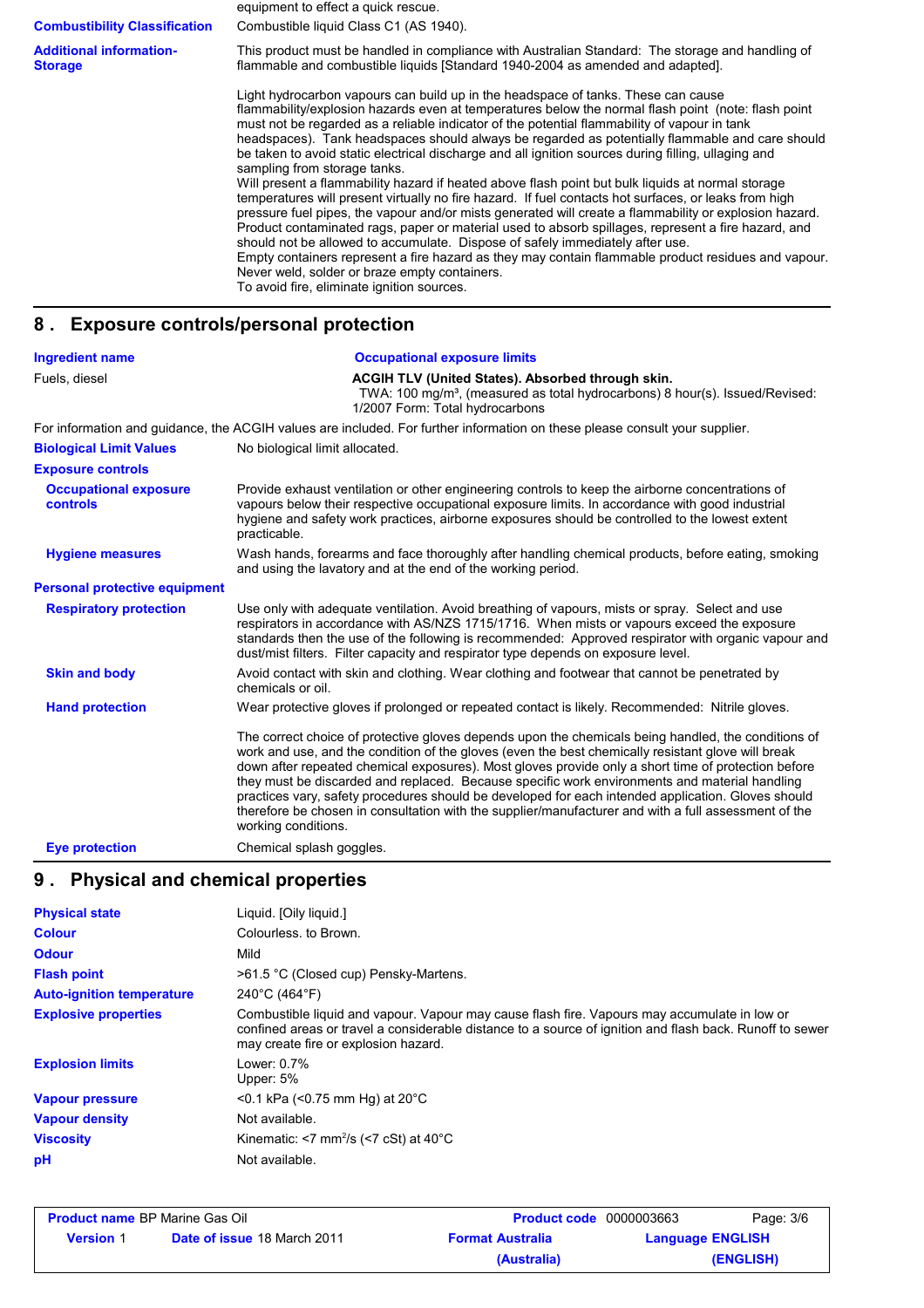| 180 to 380°C (356 to 716°F)                             |
|---------------------------------------------------------|
| Not available.                                          |
| <1                                                      |
| 840 kg/m <sup>3</sup> (0.84 g/cm <sup>3</sup> ) at 15°C |
| Insoluble                                               |
|                                                         |

# **10 . Stability and reactivity**

| <b>Stability</b>                                                                | The product is stable.                                                                                                          |
|---------------------------------------------------------------------------------|---------------------------------------------------------------------------------------------------------------------------------|
| <b>Conditions to avoid</b>                                                      | Avoid all possible sources of ignition (spark or flame). Avoid excessive heat.                                                  |
| <b>Incompatibility with various</b><br>substances/Hazardous<br><b>Reactions</b> | Reactive or incompatible with the following materials: oxidising materials.                                                     |
| <b>Hazardous decomposition</b><br>products                                      | Decomposition products may include the following materials:<br>carbon dioxide<br>carbon monoxide<br>other hazardous substances. |

# **11 . Toxicological information**

| <b>Effects and symptoms</b> |                                                                                                                                                                                                                                                     |
|-----------------------------|-----------------------------------------------------------------------------------------------------------------------------------------------------------------------------------------------------------------------------------------------------|
| <b>Eyes</b>                 | Vapour, mist or fume may cause eye irritation. Exposure to vapour, mist or fume may cause stinging,<br>redness and watering of the eyes.                                                                                                            |
| <b>Skin</b>                 | Causes skin irritation. Prolonged or repeated contact can defat the skin and lead to irritation and/or<br>dermatitis.                                                                                                                               |
| <b>Inhalation</b>           | Harmful if inhaled. May cause irritation of respiratory tract, coughing, shortness of breath.                                                                                                                                                       |
| Ingestion                   | Aspiration of this product into the lungs may cause chemical pneumonia and can be fatal. Aspiration<br>into the lungs can occur while vomiting after ingestion of this product. Do not siphon by mouth.<br>Irritating to mouth, throat and stomach. |
| <b>Chronic toxicity</b>     |                                                                                                                                                                                                                                                     |
| <b>Carcinogenic effects</b> | POSSIBLE CANCER HAZARD - CONTAINS MATERIAL WHICH MAY CAUSE CANCER. BASED<br>ON ANIMAL DATA. -- Carcinogenic Category 3<br>Risk of cancer depends on duration and level of exposure.                                                                 |
| <b>Mutagenic effects</b>    | No known significant effects or critical hazards.                                                                                                                                                                                                   |
| <b>Other information</b>    | May cause damage to organs through prolonged or repeated exposure. Vapour, mists or fumes may<br>contain polycyclic aromatic hydrocarbons some of which are known to produce skin cancer.                                                           |
|                             | Diesel exhaust particulates have been classified by the National Toxicological Program (NTP) to be a<br>reasonably anticipated human carcinogen. Exposure should be minimized to reduce potential risk.                                             |

# **Ecological information 12 .**

| <b>Ecotoxicity</b>                  | Toxic to aquatic organisms, may cause long-term adverse effects in the aquatic environment.                               |
|-------------------------------------|---------------------------------------------------------------------------------------------------------------------------|
| <b>Biodegradability</b>             |                                                                                                                           |
| <b>Persistence/degradability</b>    | This product is inherently biodegradable.                                                                                 |
| <b>Mobility</b>                     | Spillages may penetrate the soil causing ground water contamination. This material may accumulate<br>in sediments.        |
| <b>Bioaccumulative potential</b>    | This product is not expected to bioaccumulate through food chains in the environment.                                     |
| <b>Other ecological information</b> | Spills may form a film on water surfaces causing physical damage to organisms. Oxygen transfer<br>could also be impaired. |

# **13 . Disposal considerations**

| Disposal considerations /<br><b>Waste information</b> | The generation of waste should be avoided or minimised wherever possible. Empty containers or<br>liners may retain some product residues. This material and its container must be disposed of in a safe<br>way. Dispose of surplus and non-recyclable products via a licensed waste disposal contractor.<br>Disposal of this product, solutions and any by-products should at all times comply with the<br>requirements of environmental protection and waste disposal legislation and any regional local<br>authority requirements. Avoid dispersal of spilt material and runoff and contact with soil, waterways,<br>drains and sewers. |
|-------------------------------------------------------|-------------------------------------------------------------------------------------------------------------------------------------------------------------------------------------------------------------------------------------------------------------------------------------------------------------------------------------------------------------------------------------------------------------------------------------------------------------------------------------------------------------------------------------------------------------------------------------------------------------------------------------------|
| <b>Special Precautions for</b>                        | Empty packages may contain some remaining product. Hazard warning labels are a quide to the safe                                                                                                                                                                                                                                                                                                                                                                                                                                                                                                                                          |
| <b>Landfill or Incineration</b>                       | handling of empty packaging and should not be removed.                                                                                                                                                                                                                                                                                                                                                                                                                                                                                                                                                                                    |

| <b>Product name BP Marine Gas Oil</b> |                                    | <b>Product code</b> 0000003663 |                         | Page: 4/6 |
|---------------------------------------|------------------------------------|--------------------------------|-------------------------|-----------|
| <b>Version 1</b>                      | <b>Date of issue 18 March 2011</b> | <b>Format Australia</b>        | <b>Language ENGLISH</b> |           |
|                                       |                                    | (Australia)                    |                         | (ENGLISH) |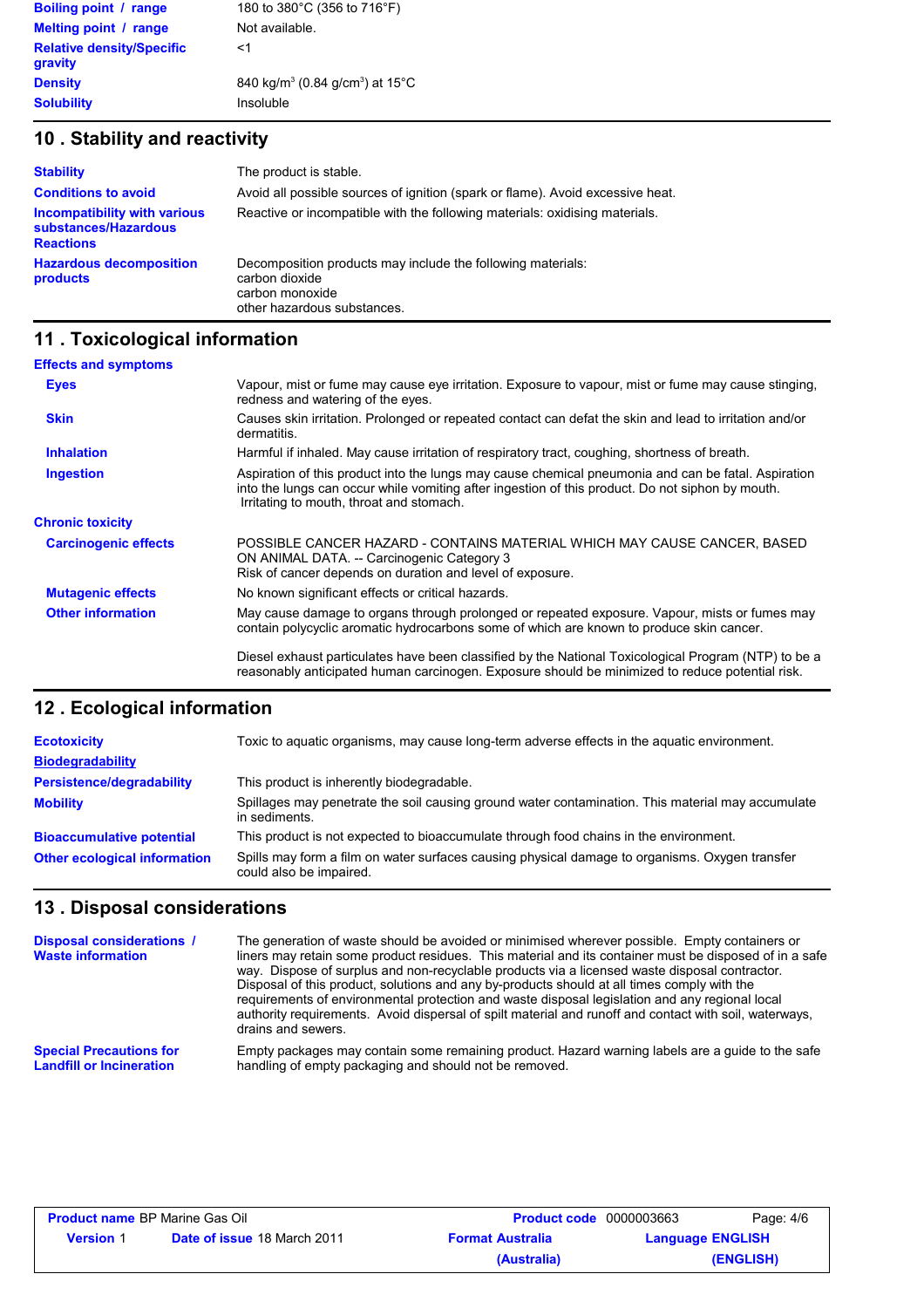# **14 . Transport information**

#### **International transport regulations**

| <b>Regulatory</b><br>information          | <b>UN number</b>  | <b>Proper shipping name</b>             | <b>Class</b> | PG*            | Label                                                                               | <b>Additional information</b>                               |
|-------------------------------------------|-------------------|-----------------------------------------|--------------|----------------|-------------------------------------------------------------------------------------|-------------------------------------------------------------|
| <b>ADG</b><br><b>Classification</b>       | Not<br>regulated. |                                         |              |                | .                                                                                   | <b>Remarks</b><br>Combustible liquid Class<br>C1 (AS 1940). |
| <b>IMDG</b><br><b>Classification</b>      | <b>UN 1202</b>    | <b>DIESEL FUEL. Marine</b><br>pollutant | 3            | $\mathbf{III}$ | $\mathbf{\mathbf{\mathbf{\mathbf{\mathbf{\mathbf{\mathbf{\mathbf{\mathbf{1}}}}}}}}$ | <b>Emergency schedules</b><br>(EmS)<br>F-E,S-E              |
| <b>IATA/ICAO</b><br><b>Classification</b> | <b>UN 1202</b>    | <b>DIESEL FUEL</b>                      | 3            | Ш              | $\frac{1}{2}$                                                                       |                                                             |

PG\* : Packing group

**Special precautions for user**

No known special precautions required. See Section: "Handling and storage" for additional information.

# **15 . Regulatory information**

### **Standard for the Uniform Scheduling of Drugs and Poisons**

| 5                                                   |                                                                                                                                                                                                                                                                             |
|-----------------------------------------------------|-----------------------------------------------------------------------------------------------------------------------------------------------------------------------------------------------------------------------------------------------------------------------------|
| <b>Control of Scheduled Carcinogenic Substances</b> |                                                                                                                                                                                                                                                                             |
| <b>Ingredient name</b><br>No Listed Substance       | <b>Schedule</b>                                                                                                                                                                                                                                                             |
| <b>Australia Regulations</b>                        | Labelling requirements for SUSDP do not apply to a poison that is packed and sold solely for<br>industrial, laboratory or manufacturing use. However, this product is labelled in accordance with<br>NOSHC National Code of Practice for labelling of workplace substances. |
| <b>Other regulations</b>                            |                                                                                                                                                                                                                                                                             |
| <b>REACH Status</b>                                 | For the REACH status of this product please consult your company contact, as identified in Section 1.                                                                                                                                                                       |
| <b>United States inventory</b><br>(TSCA 8b)         | All components are listed or exempted.                                                                                                                                                                                                                                      |
| <b>Australia inventory (AICS)</b>                   | All components are listed or exempted.                                                                                                                                                                                                                                      |
| <b>Canada inventory</b>                             | All components are listed or exempted.                                                                                                                                                                                                                                      |
| <b>China inventory (IECSC)</b>                      | All components are listed or exempted.                                                                                                                                                                                                                                      |
| <b>Japan inventory (ENCS)</b>                       | All components are listed or exempted.                                                                                                                                                                                                                                      |
| <b>Korea inventory (KECI)</b>                       | All components are listed or exempted.                                                                                                                                                                                                                                      |
| <b>Philippines inventory</b><br>(PICCS)             | All components are listed or exempted.                                                                                                                                                                                                                                      |

# **16 . Other information**

| <b>Key to abbreviations</b> | AMP = Acceptable Maximum Peak<br>ACGIH = American Conference of Governmental Industrial Hygienists, an agency that promulgates<br>exposure standards.<br>ADG = Australian Code for the Transport of Dangerous Goods by Road and Rail<br>ADG Code = Australian Code for the Transport of Dangerous Goods by Road and Rail<br>CAS Number = Chemical Abstracts Service Registry Number<br>HAZCHEM Code = Emergency action code of numbers and letters which gives information to<br>emergency services. Its use is required by the ADG Code for Dangerous Goods in bulk.<br>ICAO = International Civil Aviation Organization.<br>IATA = International Air Transport Association, the organization promulgating rules governing<br>shipment of goods by air.<br>IMDG = International Maritime Organization Rules, rules governing shipment of goods by water.<br>IP 346 = A chemical screening assay for dermal toxicity. The European Commission has<br>recommended that Method IP 346 be used as the basis for labelling certain lubricant oil base stocks<br>for carcinogenicity. The EU Commission has stipulated that the classification as a carcinogen need |
|-----------------------------|----------------------------------------------------------------------------------------------------------------------------------------------------------------------------------------------------------------------------------------------------------------------------------------------------------------------------------------------------------------------------------------------------------------------------------------------------------------------------------------------------------------------------------------------------------------------------------------------------------------------------------------------------------------------------------------------------------------------------------------------------------------------------------------------------------------------------------------------------------------------------------------------------------------------------------------------------------------------------------------------------------------------------------------------------------------------------------------------------------------------------------------------------------------|
|                             |                                                                                                                                                                                                                                                                                                                                                                                                                                                                                                                                                                                                                                                                                                                                                                                                                                                                                                                                                                                                                                                                                                                                                                |

| <b>Product name BP Marine Gas Oil</b> |                                    | <b>Product code</b> 0000003663 |                         | Page: 5/6 |
|---------------------------------------|------------------------------------|--------------------------------|-------------------------|-----------|
| <b>Version 1</b>                      | <b>Date of issue 18 March 2011</b> | <b>Format Australia</b>        | <b>Language ENGLISH</b> |           |
|                                       |                                    | (Australia)                    |                         | (ENGLISH) |